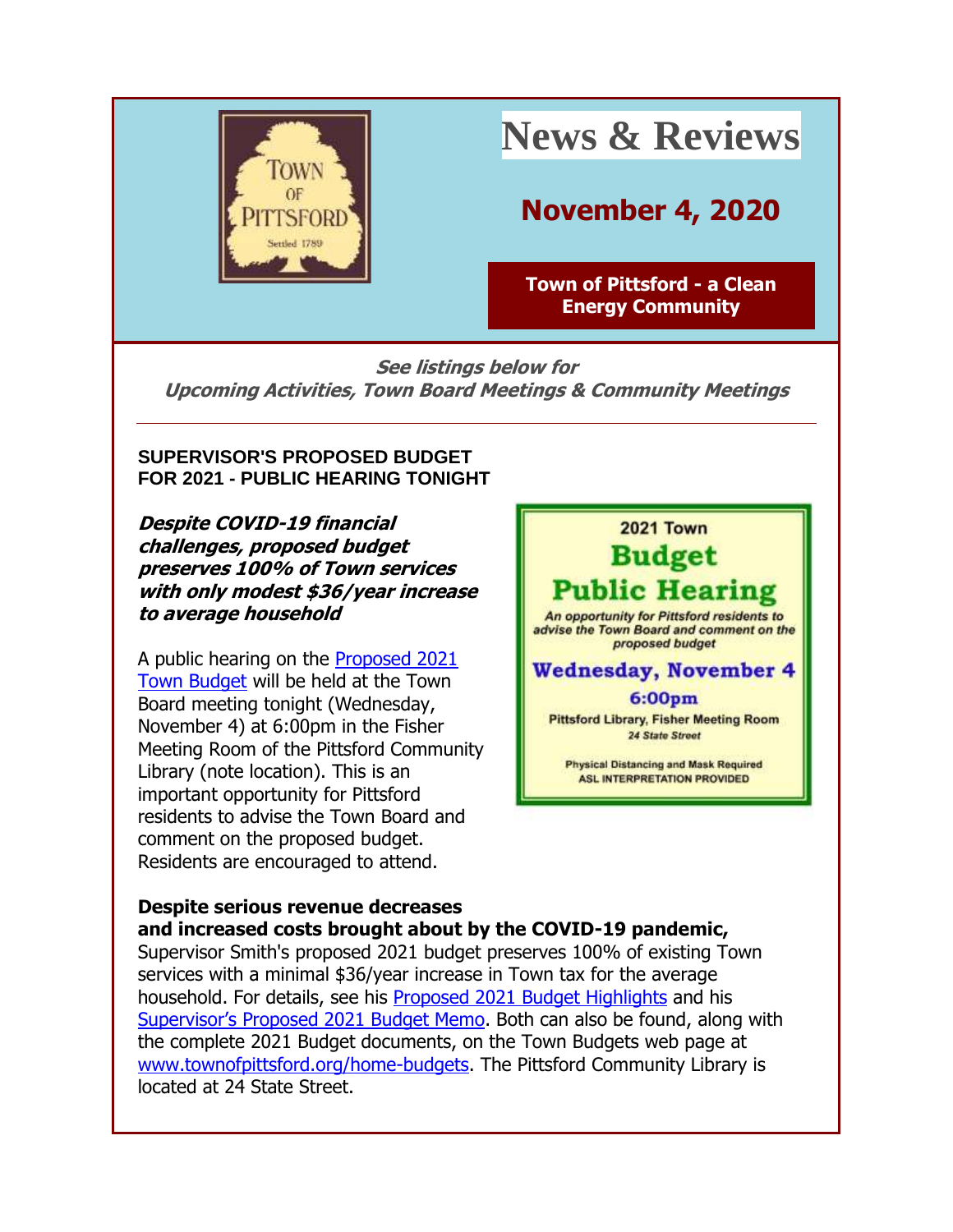As always, comments for the Town Board meeting may be submitted in advance (prior to 2:30pm on the day of the meeting) or made during the meeting both in person and by email. Emailed comments may be sent to

[comments@townofpittsford.org.](mailto:comments@townofpittsford.org) All comments submitted must include the name and street address of the commenter.



#### **FRIENDS OF PITTSFORD LIBRARY MINI BOOK SALE IS THIS FRIDAY & SATURDAY, NOV. 6 & 7**

The next [Friends of Pittsford Library](http://r20.rs6.net/tn.jsp?f=001o_Pfrmcc3DSs6QvqnFjBgGeaKDMDJyk3ZfDWH7FdJr0OD-jzpYacrwyHnkoGzIZv713QOTxOI1Cyn3JKME_J5WhNnzdt5opS5q82uagjbsY_4tIGHh7DG5BlDPaDDYR922qZwgl_ncniEa6_RqD8y9YuOyUybxI1&c=FLB-eKYhb7ptU4ft_ab4a78IasUpSzJh19QTEUbHNezijnmoVM9xJg==&ch=bjr1thG7nENb2J5tlApWF6JI4qFDFGhJg1ebk3TBFmRgrIP2lbZE1w==)  [mini book sale](http://r20.rs6.net/tn.jsp?f=001o_Pfrmcc3DSs6QvqnFjBgGeaKDMDJyk3ZfDWH7FdJr0OD-jzpYacrwyHnkoGzIZv713QOTxOI1Cyn3JKME_J5WhNnzdt5opS5q82uagjbsY_4tIGHh7DG5BlDPaDDYR922qZwgl_ncniEa6_RqD8y9YuOyUybxI1&c=FLB-eKYhb7ptU4ft_ab4a78IasUpSzJh19QTEUbHNezijnmoVM9xJg==&ch=bjr1thG7nENb2J5tlApWF6JI4qFDFGhJg1ebk3TBFmRgrIP2lbZE1w==) is this Friday and Saturday, November 6 and 7 from 10:00am - 5:00pm in the Library's Fisher Meeting Room. **The sale is open to all!** To ensure enough time and space for all to safely browse, **physical distancing and mask wearing will be required**, the number of shoppers in the room at a time will be limited, and shopping time will be limited to 20 minutes per guest. While there will be

fewer tables, tables will be replenished throughout the sale so everyone has a chance to find some wonderful bookish buys. **Bags won't be available so please bring your own if you'd like**. All proceeds benefit our Pittsford Community Library!

### **PITTSFORD ROTARY FOOD DRIVE IS THIS SATURDAY, 11/7 Donations will go to Pittsford Food Cupboard to help neighbors in need**

The [Rotary Club of Pittsford,](http://r20.rs6.net/tn.jsp?f=001o_Pfrmcc3DSs6QvqnFjBgGeaKDMDJyk3ZfDWH7FdJr0OD-jzpYacr26DyDv_LWABrkeO012p2loX10Y2PKySypIs56h71hcJFCHajQlrp3-BHIJ2jPHqLQzvfgqhfKe6NBxuQCbflMBW1D5IMEjT6QQnVPtRLsxs&c=FLB-eKYhb7ptU4ft_ab4a78IasUpSzJh19QTEUbHNezijnmoVM9xJg==&ch=bjr1thG7nENb2J5tlApWF6JI4qFDFGhJg1ebk3TBFmRgrIP2lbZE1w==) in collaboration with the Town of Pittsford, will conduct a [drive-through packaged food drive](http://r20.rs6.net/tn.jsp?f=001o_Pfrmcc3DSs6QvqnFjBgGeaKDMDJyk3ZfDWH7FdJr0OD-jzpYacr_oj-2jnqwqhbSm19XS23U64mWrLRLoE0sCsUgLPf7cOiTKxjBUs6LSEGEhhv7jlbaEmMzOEWI6ZQXXsF34lDedyz2sOS9lTkOM7_5Shg9xqyLjSfnWO-WZFlVkn4_dVO0rMMIOE4c6099Y66rfvyU7LLaowvvC4wXDI-QERuslBzbVrQ_sa0c90B7fSbskHpg==&c=FLB-eKYhb7ptU4ft_ab4a78IasUpSzJh19QTEUbHNezijnmoVM9xJg==&ch=bjr1thG7nENb2J5tlApWF6JI4qFDFGhJg1ebk3TBFmRgrIP2lbZE1w==) to benefit the Pittsford Food Cupboard this Saturday, November 7 from 9:00am to noon at Spiegel Pittsford Community Center. Rotarians will be collecting canned and other packaged foods, rain or shine. Click this link for a [list of current Food Cupboard needs.](http://r20.rs6.net/tn.jsp?f=001o_Pfrmcc3DSs6QvqnFjBgGeaKDMDJyk3ZfDWH7FdJr0OD-jzpYacr26DyDv_LWABO5arUviFYLSjFScfN8cgIDpuC6n5X9j8iglNJw0wjVDDgBGO-JYuxI36FtN9u4XOE0BFC44fgQlyECfCXvlA1OHjzLZ7jpitYoqta89vLCKFfMea4XoLm_usgvyo0yyX&c=FLB-eKYhb7ptU4ft_ab4a78IasUpSzJh19QTEUbHNezijnmoVM9xJg==&ch=bjr1thG7nENb2J5tlApWF6JI4qFDFGhJg1ebk3TBFmRgrIP2lbZE1w==) The Rotarians **also will be collecting new, unused teddy bears** at the drive. They will be donated to the Monroe County Sheriff's Department and area Emergency Medical Technicians to help soothe children caught in an emergency or traumatic situation.

Volunteers working will be taking COVID-19 precautionary measures, including wearing face coverings and gloves and maintaining safe distances. The Pittsford Food Cupboard is among the many organizations that benefit from Pittsford Rotary's mission of service to our community and beyond. Please help our Rotarians help those in need if you can. The Spiegel Pittsford Community Center is located at 35 Lincoln Avenue in the Village of Pittsford.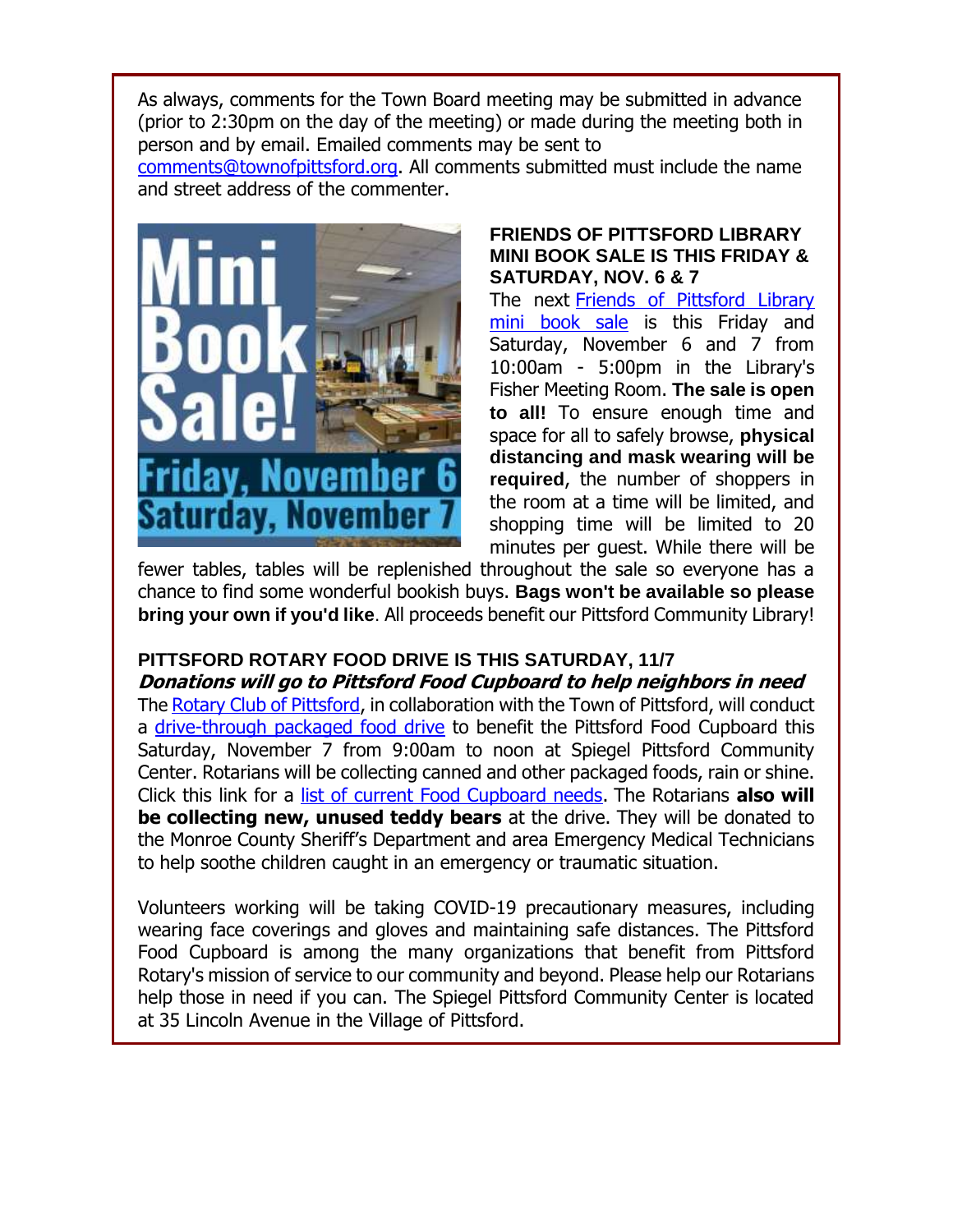#### **PITTSFORD LIBRARY "CONVERSATIONS ON RACE" THIS TUESDAY, 11/10**

How can we most skillfully and productively discuss race with colleagues, friends, and family? Join us online this Tuesday, November 10, as the Pittsford Community Library presents "Conversations on Race" from 7:00 – 8:30pm via Zoom. The program will explore awareness of racial identity, segregation in our individual lives, practicing active listening skills, and finding ways to be more informed of racial privilege. Whole-group and small-group discussions will be paired with interactive



activities. This evening of interactive and experiential learning opportunities will be presented by Kit Miller of the MK Gandhi Institute and Renée Frazier of the A La Renée Intrepreneurial Institute. Registration is required; a Zoom link will be sent the morning of the program. Sign up at [www.bit.ly/pclcalendar](http://r20.rs6.net/tn.jsp?f=001o_Pfrmcc3DSs6QvqnFjBgGeaKDMDJyk3ZfDWH7FdJr0OD-jzpYacr-p5NLKI6Sf5i9h5Wt-cII4Dt1YXo_0ZiatSRhmEWBf9b2B2LX3D1CVq2wJHnIepva8_fkoHw_zYPyJqPVsYkuxIsRXXhKzkYw==&c=FLB-eKYhb7ptU4ft_ab4a78IasUpSzJh19QTEUbHNezijnmoVM9xJg==&ch=bjr1thG7nENb2J5tlApWF6JI4qFDFGhJg1ebk3TBFmRgrIP2lbZE1w==) to be a part of this thought-provoking learning opportunity on a critically important topic.

### **GUIDED HIKE NOVEMBER 14 FEATURES IRONDEQUOIT CREEK TRAILS**

Pittsford Recreation's next guided trail hike is Saturday, November 14 and will explore the Irondequoit Creek Trails. The hike begins at 8:30am and is suitable for all ages; please dress for the weather. Participants will be contacted in advance with a meeting place and additional information, and will be provided with a trail map at the outset of the hike. A downloadable/printable map also is available in advance online at [www.townofpittsford.org/trails\\_and\\_walkways.](http://r20.rs6.net/tn.jsp?f=001o_Pfrmcc3DSs6QvqnFjBgGeaKDMDJyk3ZfDWH7FdJr0OD-jzpYacr4loeoX6Xh5fXoe44023-zB5MHyOzApi7FhA8WgkZSuc9rIwX04BfY6u_46R95nk9L05dGwDKWFJrOlucmwkDkZP8XVjXaVTWEicdxzC_1wxuXzAefSJMI4H5Ma4drj4og==&c=FLB-eKYhb7ptU4ft_ab4a78IasUpSzJh19QTEUbHNezijnmoVM9xJg==&ch=bjr1thG7nENb2J5tlApWF6JI4qFDFGhJg1ebk3TBFmRgrIP2lbZE1w==) The hike is free but advance registration is required. You may [register online,](http://r20.rs6.net/tn.jsp?f=001o_Pfrmcc3DSs6QvqnFjBgGeaKDMDJyk3ZfDWH7FdJr0OD-jzpYacr-p5NLKI6Sf557aENU161kGjAcPcydFC1eqVZ24WbCiPT9hf_sgbI5WQp0cQ2YX7geVj89iWUwxCeazeXn5r01Zt-rtH1KdNsgO3tj9ePsZGYUO-oQ-oOMBYoa5WbeotiXnze6PVSuHfub66eZqbFS_XndxPXfqXa3qqZijYbqearNsL07AvJNSxamq6ijdgRSPR9wr98baGXC_Py3j73uSQo1Tt2Nn7MAHZDcRcXcxGvypY0YKlmG1lSo4EVUaSfg==&c=FLB-eKYhb7ptU4ft_ab4a78IasUpSzJh19QTEUbHNezijnmoVM9xJg==&ch=bjr1thG7nENb2J5tlApWF6JI4qFDFGhJg1ebk3TBFmRgrIP2lbZE1w==) use the registration link on the Recreation Department page of the Town website, or register in person at the Spiegel Community Center, 35 Lincoln Avenue.

#### **STORIES AND SONGS WITH MRS. STEINBRENNER VIA ZOOM**

Are your little ones missing the fun of story time at the Library? Join Mrs. Steinbrenner and all of your friends on Zoom each Monday morning at 10:00am for some wonderful stories and songs. The program is free but weekly registration is required to receive the appropriate Zoom link. To register, visit [www.townofpittsford.org/home-library.](http://r20.rs6.net/tn.jsp?f=001o_Pfrmcc3DSs6QvqnFjBgGeaKDMDJyk3ZfDWH7FdJr0OD-jzpYacrznSBPpScRw0FnsNxBH8SwKtPHWPFOUI-PWuOTWRt8lZqPlATS4UQUveX_w1UXSF-6AKv3498JxpCDP1r3PunfHWPrvrt1BVTnpqIVqcI5I0BPlfKh5INGM=&c=FLB-eKYhb7ptU4ft_ab4a78IasUpSzJh19QTEUbHNezijnmoVM9xJg==&ch=bjr1thG7nENb2J5tlApWF6JI4qFDFGhJg1ebk3TBFmRgrIP2lbZE1w==)

### **NEW DATE AND SCHEDULE FOR CANDLELIGHT NIGHT – FRIDAY, 11/27**

The Pittsford Chamber of Commerce 49th annual Candlelight Night will be held on Friday, November 27 in Pittsford Village from 5:00 - 7:00pm. The event date and activities have been changed for this year but Candlelight Night will still celebrate the spirit of the season! The evening will feature:

- **Tree and business lighting at 5:00pm** to signify hope and the celebration of the holidays. **At the Four Corners** of Pittsford (Monroe and Main St.)
- **Tree lighting at the Port of Pittsford along the canal at 6:00pm**. Enjoy lighting from Schoen Place or at the Port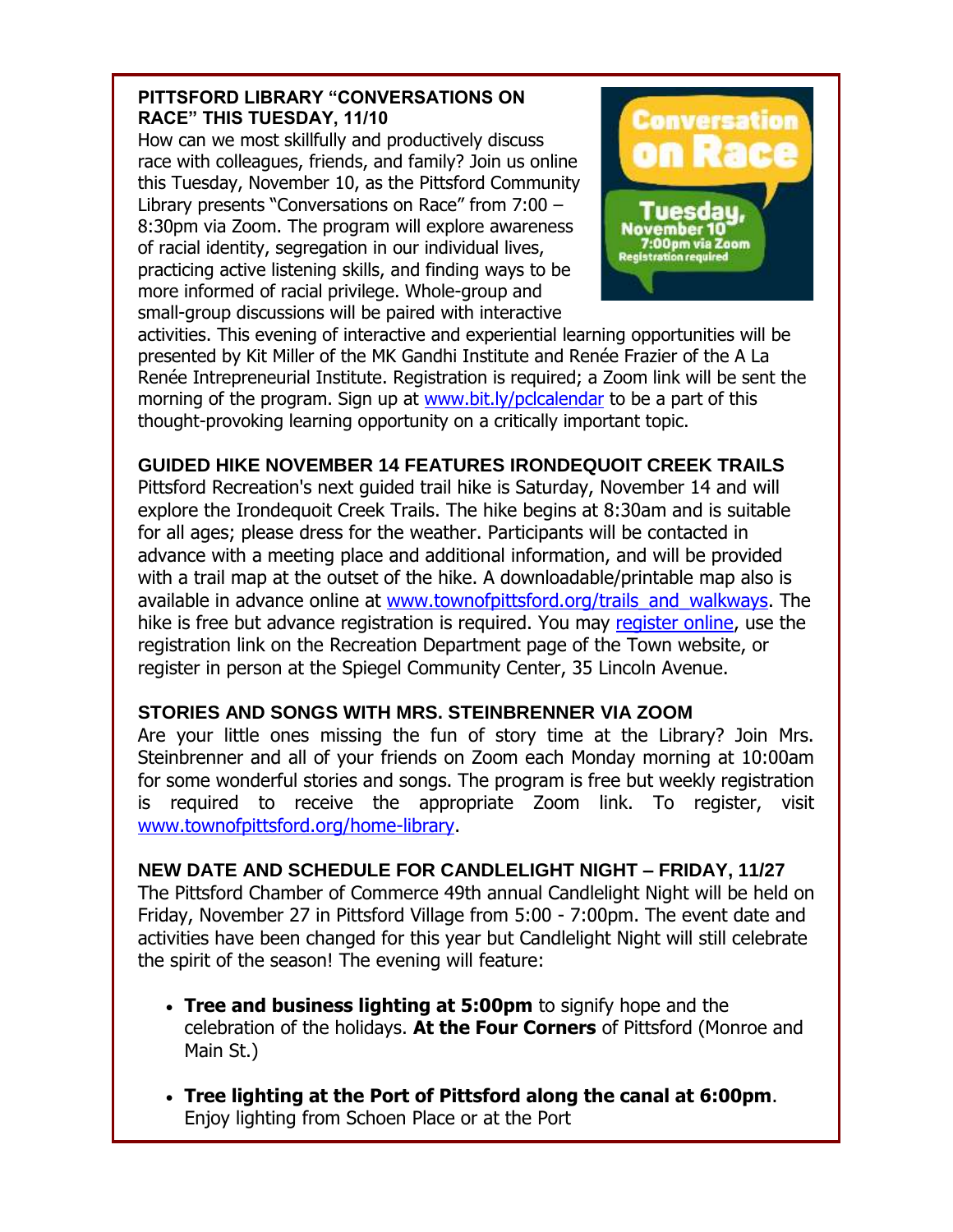- Enjoy **carolers** at both tree lightings
- **Dine and shop** at businesses open that evening
- **Mask wearing and social distancing** is a requirement

Per the Pittsford Chamber of Commerce, all other traditional activities are placed on hold until restrictions are lifted. For more information visit [www.facebook.com/PittsfordCandlelightNight](http://r20.rs6.net/tn.jsp?f=001o_Pfrmcc3DSs6QvqnFjBgGeaKDMDJyk3ZfDWH7FdJr0OD-jzpYacr-p5NLKI6Sf55vkBdKoGsb_Om_IBBXRQlD420X5ba1mdVRDmEyvpGqwhxGFtmLD6bGCaKlnq3C1R4fvwO89uJiCdVxp4wg3SnuAZDrgQuhUumrZCY4JPnBbFBwXjWv3FfA==&c=FLB-eKYhb7ptU4ft_ab4a78IasUpSzJh19QTEUbHNezijnmoVM9xJg==&ch=bjr1thG7nENb2J5tlApWF6JI4qFDFGhJg1ebk3TBFmRgrIP2lbZE1w==) or call 585-902-2297.

#### **REMINDERS**

#### **TOWN BOARD MEETING TONIGHT - WEDNESDAY, 11/4 Meeting to be held in the Library's Fisher Meeting Room**

Due to Election Day falling on Tuesday, November 3, the first Pittsford Town Board meeting for November will be held tonight (Wednesday, November 4). The meeting will take place at the Pittsford Community Library's Fisher Meeting Room (note location change), 24 State Street. The Town Board meeting agenda can be found on the [Agendas and Minutes page](http://r20.rs6.net/tn.jsp?f=001o_Pfrmcc3DSs6QvqnFjBgGeaKDMDJyk3ZfDWH7FdJr0OD-jzpYacr4ag2MJkXClT-3Bj18s5eaZv4_DAP4kJgUFf5f8c7ECyBK5I7KOZIRaMmsntXlvsImz48-dwBtjqcQNPcMXTQ0wp7AL_o5WE-II5g701QIAq1OYO2ud6AZ8=&c=FLB-eKYhb7ptU4ft_ab4a78IasUpSzJh19QTEUbHNezijnmoVM9xJg==&ch=bjr1thG7nENb2J5tlApWF6JI4qFDFGhJg1ebk3TBFmRgrIP2lbZE1w==) of the Town website.

#### **KING'S BEND PARK LODGE RESERVATION UNDERWAY ONLINE**

Reservations for the Town's King's Bend Park lodges now will be made online beginning with the 2021 season. **Pittsford residents can reserve lodge dates** by visiting the Town website's Recreation Online Reservations web page at [https://webtrac.townofpittsford.org/wbwsc/webtrac.wsc/wbsplash.html.](http://r20.rs6.net/tn.jsp?f=001o_Pfrmcc3DSs6QvqnFjBgGeaKDMDJyk3ZfDWH7FdJr0OD-jzpYacr-1YJva69syNplygiX26XuVm3rQMMVcbJZbTC3pqu1Yx5OKG7soPxGwGnf48CKiOLhN3t74DJhH51AYWjmEJAMxi0zIDZJJ39lzwNG0HiXid5pwywgxOfqBBKPpS9PLeI-9hsNQ9FIXw7-8Kwg8TisGB24iJwEuGaQ==&c=FLB-eKYhb7ptU4ft_ab4a78IasUpSzJh19QTEUbHNezijnmoVM9xJg==&ch=bjr1thG7nENb2J5tlApWF6JI4qFDFGhJg1ebk3TBFmRgrIP2lbZE1w==) The online lodge reservation process replaces the former lottery system format.

Online registration simplifies the lodge reservation process. [See our Reservation](http://r20.rs6.net/tn.jsp?f=001o_Pfrmcc3DSs6QvqnFjBgGeaKDMDJyk3ZfDWH7FdJr0OD-jzpYacr3iF9K_OCbOXEi2EiMW0F1ioY6QFUU1W7hk7DeDyhWJnYrv8qB_38rAfKdv-nuWW2niQ7ccBx3ojAvekVyxmlhuX0BZdvY1WAlPcVyuxhY4AFB7EM91sm8-PHTbb2Bf-3C6r-9h_ouECrWxHJrGscWHcVkWWa1Xp_ZQ3b4y8fsyyIV9myIXqBSs86e8NrhhOSal0_uq6ZIlF-3-nSJ-QaqY=&c=FLB-eKYhb7ptU4ft_ab4a78IasUpSzJh19QTEUbHNezijnmoVM9xJg==&ch=bjr1thG7nENb2J5tlApWF6JI4qFDFGhJg1ebk3TBFmRgrIP2lbZE1w==)  [Instructions form here](http://r20.rs6.net/tn.jsp?f=001o_Pfrmcc3DSs6QvqnFjBgGeaKDMDJyk3ZfDWH7FdJr0OD-jzpYacr3iF9K_OCbOXEi2EiMW0F1ioY6QFUU1W7hk7DeDyhWJnYrv8qB_38rAfKdv-nuWW2niQ7ccBx3ojAvekVyxmlhuX0BZdvY1WAlPcVyuxhY4AFB7EM91sm8-PHTbb2Bf-3C6r-9h_ouECrWxHJrGscWHcVkWWa1Xp_ZQ3b4y8fsyyIV9myIXqBSs86e8NrhhOSal0_uq6ZIlF-3-nSJ-QaqY=&c=FLB-eKYhb7ptU4ft_ab4a78IasUpSzJh19QTEUbHNezijnmoVM9xJg==&ch=bjr1thG7nENb2J5tlApWF6JI4qFDFGhJg1ebk3TBFmRgrIP2lbZE1w==) for registration steps and how to log into your account or to create an account if you've never registered for a Town Recreation program before. Find lodge facilities details on our [Facilities Information web page.](http://r20.rs6.net/tn.jsp?f=001o_Pfrmcc3DSs6QvqnFjBgGeaKDMDJyk3ZfDWH7FdJr0OD-jzpYacry5C3mfMhW5HDTRDLH8FN46Z6t3lE6sphIqLoEiJmNoZYowPmfzzAeTV_lHZ_wodfdQYJ0xRrFYLCU5Z68GUKG16GQR4PWdOrLi7eCViKLPT&c=FLB-eKYhb7ptU4ft_ab4a78IasUpSzJh19QTEUbHNezijnmoVM9xJg==&ch=bjr1thG7nENb2J5tlApWF6JI4qFDFGhJg1ebk3TBFmRgrIP2lbZE1w==)

Those who are unable to complete a reservation online may drop off or mail in a reservation request form. Please note payment is due at the time of the request. Any hard copy request (dropped off or mailed in) should indicate a first priority and second priority date. Forms dropped off or mailed in are not guaranteed to receive the requested date(s), as reservation requests require processing time.

In-person reservations will be accepted during regular office hours (Monday - Friday from 8:00am - 5:00pm). Any requests received outside of office hours will be processed on the next business day.

**Lodge reservations for non-residents will begin on Monday, January 4**, 2021, after 12:00pm.

**TOWN BOARD MEETINGS ARE STREAMING LIVE**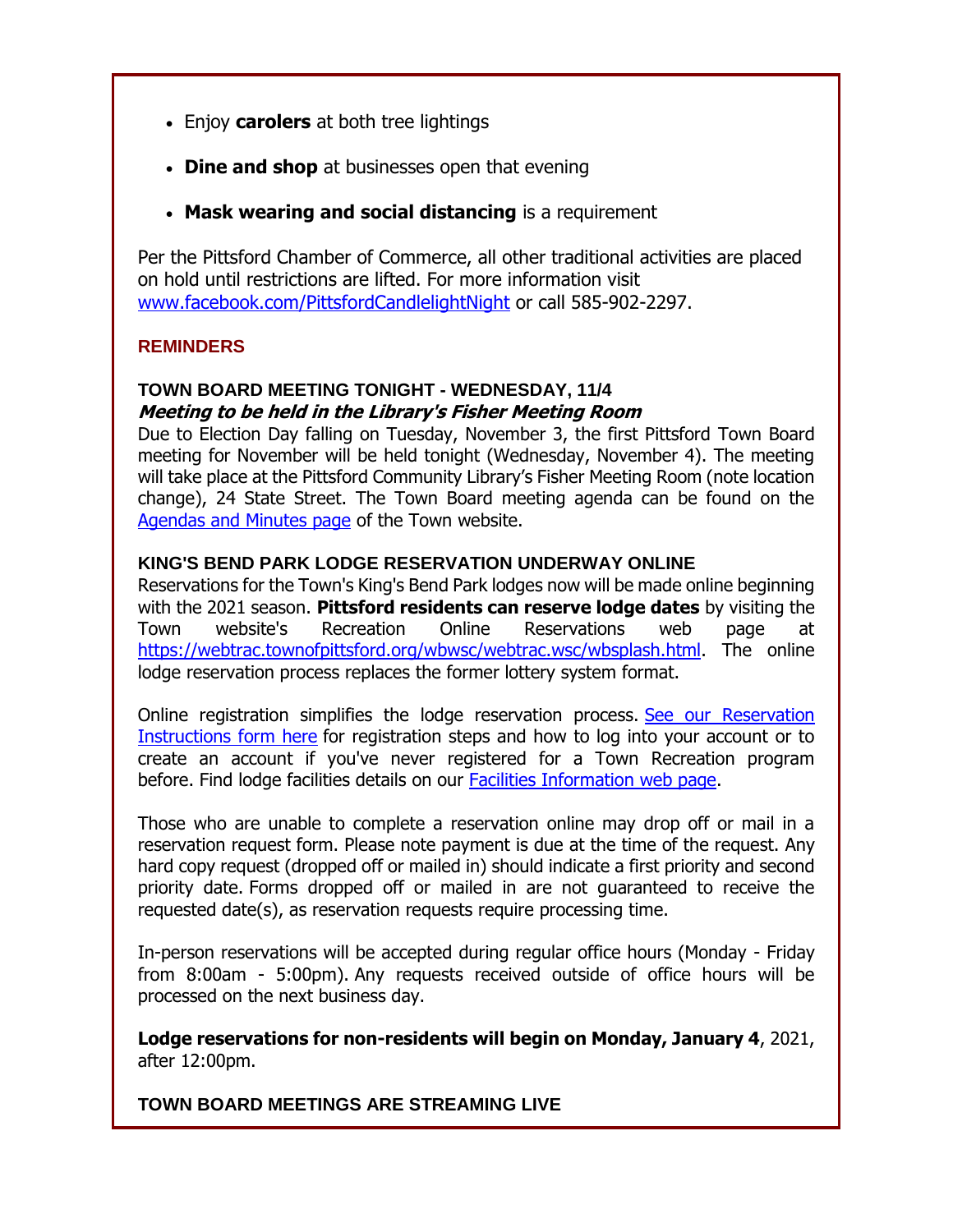Pittsford Town Board meetings are now being streamed live; the feed is accessible on any device. Town Board is typically held the first and third Tuesday of the month at 6:00pm at Town Hall. See [www.townofpittsford.org/calendar](http://r20.rs6.net/tn.jsp?f=001o_Pfrmcc3DSs6QvqnFjBgGeaKDMDJyk3ZfDWH7FdJr0OD-jzpYacr9ugAQUo6hMIMkjU0URKLhGRzbOlmVBW3vl887I7tydXHaEnI-KFxg8noaUPSs6ULIpWuajh-lsZzbQoXbmor8DV9lf7dwzsk3KjnP9beytoB2U6j7jC4Hk=&c=FLB-eKYhb7ptU4ft_ab4a78IasUpSzJh19QTEUbHNezijnmoVM9xJg==&ch=bjr1thG7nENb2J5tlApWF6JI4qFDFGhJg1ebk3TBFmRgrIP2lbZE1w==) for meeting dates. To view the livestream, click the [Town Board Meeting](http://r20.rs6.net/tn.jsp?f=001o_Pfrmcc3DSs6QvqnFjBgGeaKDMDJyk3ZfDWH7FdJr0OD-jzpYacr9ugAQUo6hMIxdau21c-16lOiXUJzUXDq4ykJkJQNgP4LX6CMlZUq3kws3MBjGmvcdX4RHKPcZit5vg897biufOtzuJMmkUiDZaT7v9tCGv_fqR2h25Zpp2AAAbqauT8x9rPLhyrfGk4IxcZSDFjs-N8Ett2IhPeuVXddM6rfPwmvkIp1twKv1uU6pMrHvJtXCO7fhTgXscYFM1VJMkBkHOehEx4eqhz7jM2fxJWAUOG3RhnIpufu8PJDwyE6T4jxdQ29eUd8aLg&c=FLB-eKYhb7ptU4ft_ab4a78IasUpSzJh19QTEUbHNezijnmoVM9xJg==&ch=bjr1thG7nENb2J5tlApWF6JI4qFDFGhJg1ebk3TBFmRgrIP2lbZE1w==) live streaming link when the meeting begins. This link can also be found on page two of the meeting agenda. The meeting agenda is posted on the Town's [minutes and agendas page](http://r20.rs6.net/tn.jsp?f=001o_Pfrmcc3DSs6QvqnFjBgGeaKDMDJyk3ZfDWH7FdJr0OD-jzpYacr4ag2MJkXClT-3Bj18s5eaZv4_DAP4kJgUFf5f8c7ECyBK5I7KOZIRaMmsntXlvsImz48-dwBtjqcQNPcMXTQ0wp7AL_o5WE-II5g701QIAq1OYO2ud6AZ8=&c=FLB-eKYhb7ptU4ft_ab4a78IasUpSzJh19QTEUbHNezijnmoVM9xJg==&ch=bjr1thG7nENb2J5tlApWF6JI4qFDFGhJg1ebk3TBFmRgrIP2lbZE1w==) at least two days prior to the meeting. Please note: if you try to log in too early (before the meeting feed is live) you will see an error message; refresh your screen just prior to or at 6:00pm when the board meeting starts and you will be able to view the meeting. As always, ASL interpretation is provided for every Town Board meeting.

#### **ASL INTERPRETER ALWAYS AVAILABLE AT TOWN BOARD MEETINGS**

The Town of Pittsford has an American Sign Language interpreter available at every Pittsford Town Board meeting, to interpret for those who need this service. Those who can't attend a Town Board meeting in person but are planning to watch the meeting's live stream can confirm their need for the interpreter by emailing [comments@townofpittsford.org.](mailto:comments@townofpittsford.org?subject=ASL%20interperter%20request%20for%20Town%20Board%20meeting) Requests can be made in advance or can be emailed through the first ten minutes of the meeting. An on-demand Town Board meeting video with closed captioning will be available within 48 hours of the meeting; visit [www.townofpittsford.org/home-channel12](http://r20.rs6.net/tn.jsp?f=001o_Pfrmcc3DSs6QvqnFjBgGeaKDMDJyk3ZfDWH7FdJr0OD-jzpYacry5C3mfMhW5HnZuaW1JezwER1sJ5x4W44GPj7Mz6Gs6f5zZqJvIcYrJL9hvZdzsBQzYcr2fSpsX1JTwvABjdMT2mF4ulChn9HX0zTCNvz1zUnO0-FxTAexM=&c=FLB-eKYhb7ptU4ft_ab4a78IasUpSzJh19QTEUbHNezijnmoVM9xJg==&ch=bjr1thG7nENb2J5tlApWF6JI4qFDFGhJg1ebk3TBFmRgrIP2lbZE1w==) and use the On-Demand links to view previously recorded meetings.

#### **UPCOMING COMMUNITY ACTIVITIES IN PITTSFORD**

- [Friends of Pittsford Library mini book sale,](http://r20.rs6.net/tn.jsp?f=001o_Pfrmcc3DSs6QvqnFjBgGeaKDMDJyk3ZfDWH7FdJr0OD-jzpYacrwyHnkoGzIZv713QOTxOI1Cyn3JKME_J5WhNnzdt5opS5q82uagjbsY_4tIGHh7DG5BlDPaDDYR922qZwgl_ncniEa6_RqD8y9YuOyUybxI1&c=FLB-eKYhb7ptU4ft_ab4a78IasUpSzJh19QTEUbHNezijnmoVM9xJg==&ch=bjr1thG7nENb2J5tlApWF6JI4qFDFGhJg1ebk3TBFmRgrIP2lbZE1w==) Friday and Saturday, November 6 & 3, 10:00am – 5:00pm, Fisher Meeting Room, Pittsford Community Library, 24 State Street, sale is open to all; please note to ensure enough time and space to safely browse, physical distancing and mask wearing required, the number of shoppers in the room at a time will be limited, shopping time will be limited to 20 minutes per guest, bags not available – please bring your own.
- [Pittsford Rotary Food Drive,](http://r20.rs6.net/tn.jsp?f=001o_Pfrmcc3DSs6QvqnFjBgGeaKDMDJyk3ZfDWH7FdJr0OD-jzpYacr_oj-2jnqwqhbSm19XS23U64mWrLRLoE0sCsUgLPf7cOiTKxjBUs6LSEGEhhv7jlbaEmMzOEWI6ZQXXsF34lDedyz2sOS9lTkOM7_5Shg9xqyLjSfnWO-WZFlVkn4_dVO0rMMIOE4c6099Y66rfvyU7LLaowvvC4wXDI-QERuslBzbVrQ_sa0c90B7fSbskHpg==&c=FLB-eKYhb7ptU4ft_ab4a78IasUpSzJh19QTEUbHNezijnmoVM9xJg==&ch=bjr1thG7nENb2J5tlApWF6JI4qFDFGhJg1ebk3TBFmRgrIP2lbZE1w==) Saturday, 11/7, 9:00am 12noon, Spiegel Pittsford Community Center, 35 Lincoln Avenue; canned and other packaged goods needed, see list of [Food Cupboard needs here.](http://r20.rs6.net/tn.jsp?f=001o_Pfrmcc3DSs6QvqnFjBgGeaKDMDJyk3ZfDWH7FdJr0OD-jzpYacr26DyDv_LWABO5arUviFYLSjFScfN8cgIDpuC6n5X9j8iglNJw0wjVDDgBGO-JYuxI36FtN9u4XOE0BFC44fgQlyECfCXvlA1OHjzLZ7jpitYoqta89vLCKFfMea4XoLm_usgvyo0yyX&c=FLB-eKYhb7ptU4ft_ab4a78IasUpSzJh19QTEUbHNezijnmoVM9xJg==&ch=bjr1thG7nENb2J5tlApWF6JI4qFDFGhJg1ebk3TBFmRgrIP2lbZE1w==)
- [Pittsford Chamber of Commerce Candlelight Night](http://r20.rs6.net/tn.jsp?f=001o_Pfrmcc3DSs6QvqnFjBgGeaKDMDJyk3ZfDWH7FdJr0OD-jzpYacr5XkcPKPR96zqkz9oIojzMc3pX4k5IJ3_B5PcYuOhv0QcTla9IJdAOHPdRgh85wrvx_V4ltD3D7I534HWp7iKLev6MPA4Y0Z3u9O27nUDj40&c=FLB-eKYhb7ptU4ft_ab4a78IasUpSzJh19QTEUbHNezijnmoVM9xJg==&ch=bjr1thG7nENb2J5tlApWF6JI4qFDFGhJg1ebk3TBFmRgrIP2lbZE1w==) REVISED DATE Friday, 11/27, 5:00 - 7:00pm, Pittsford Village; tree lightings 5:00pm (Four Corners) and 6:00pm (Port of Pittsford), carolers, dining and shopping at local businesses. Physical distancing and mask use required; for more information visit [www.pittsfordchamber.org,](http://r20.rs6.net/tn.jsp?f=001o_Pfrmcc3DSs6QvqnFjBgGeaKDMDJyk3ZfDWH7FdJr0OD-jzpYacr5XkcPKPR96zqkz9oIojzMc3pX4k5IJ3_B5PcYuOhv0QcTla9IJdAOHPdRgh85wrvx_V4ltD3D7I534HWp7iKLev6MPA4Y0Z3u9O27nUDj40&c=FLB-eKYhb7ptU4ft_ab4a78IasUpSzJh19QTEUbHNezijnmoVM9xJg==&ch=bjr1thG7nENb2J5tlApWF6JI4qFDFGhJg1ebk3TBFmRgrIP2lbZE1w==) [www.facebook.com/PittsfordCandlelightNight,](http://r20.rs6.net/tn.jsp?f=001o_Pfrmcc3DSs6QvqnFjBgGeaKDMDJyk3ZfDWH7FdJr0OD-jzpYacr-p5NLKI6Sf55vkBdKoGsb_Om_IBBXRQlD420X5ba1mdVRDmEyvpGqwhxGFtmLD6bGCaKlnq3C1R4fvwO89uJiCdVxp4wg3SnuAZDrgQuhUumrZCY4JPnBbFBwXjWv3FfA==&c=FLB-eKYhb7ptU4ft_ab4a78IasUpSzJh19QTEUbHNezijnmoVM9xJg==&ch=bjr1thG7nENb2J5tlApWF6JI4qFDFGhJg1ebk3TBFmRgrIP2lbZE1w==) or call (585) 902-2297

#### **TOWN OF PITTSFORD BOARD MEETINGS**

 **Town Board**, Wednesday, 11/4, 6:00pm, Pittsford Community Library, Fisher Meeting Room, 24 State Street – NOTE DAY and LOCATION, ASL interpretation provided, COVID-19 mask use and physical distancing protocols required; MEETING ALSO WILL BE LIVE STREAMED, information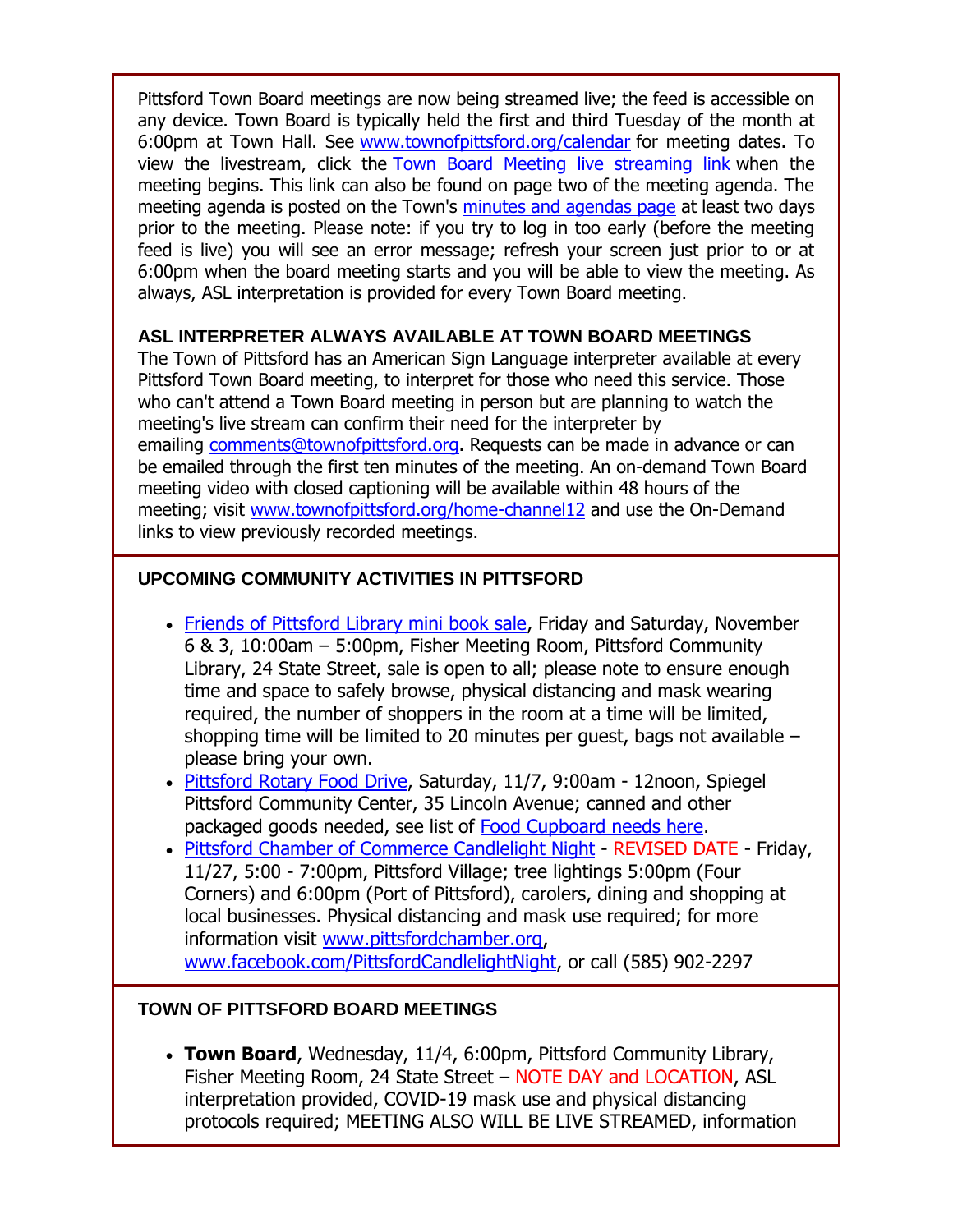for accessing and viewing the meeting can be found on page 2 of the meeting agenda; the meeting agenda is posted at least two days prior to the meeting on the Town website here: [www.townofpittsford.org/home](http://r20.rs6.net/tn.jsp?f=001o_Pfrmcc3DSs6QvqnFjBgGeaKDMDJyk3ZfDWH7FdJr0OD-jzpYacr-1YJva69syNvTyomVIv_rMojGoo_v87v1WEmCDNvOs_Fv3aiBw4TNDtGPUtXQ03qUWzak_aWUaLJWKbXdvExelM3aRlXBP87Of-nQ93TDG3zWjS3eUwgfY=&c=FLB-eKYhb7ptU4ft_ab4a78IasUpSzJh19QTEUbHNezijnmoVM9xJg==&ch=bjr1thG7nENb2J5tlApWF6JI4qFDFGhJg1ebk3TBFmRgrIP2lbZE1w==)[minutes](http://r20.rs6.net/tn.jsp?f=001o_Pfrmcc3DSs6QvqnFjBgGeaKDMDJyk3ZfDWH7FdJr0OD-jzpYacr-1YJva69syNvTyomVIv_rMojGoo_v87v1WEmCDNvOs_Fv3aiBw4TNDtGPUtXQ03qUWzak_aWUaLJWKbXdvExelM3aRlXBP87Of-nQ93TDG3zWjS3eUwgfY=&c=FLB-eKYhb7ptU4ft_ab4a78IasUpSzJh19QTEUbHNezijnmoVM9xJg==&ch=bjr1thG7nENb2J5tlApWF6JI4qFDFGhJg1ebk3TBFmRgrIP2lbZE1w==)

 **Planning Board**, Monday, 11/9, 7:00pm, ONLINE ACCESS via Zoom video conferencing; information for accessing and viewing the meeting can be found on page 2 of the meeting agenda; the meeting agenda is posted at least two days prior to the meeting on the Town website here: [www.townofpittsford.org/home-minutes](http://r20.rs6.net/tn.jsp?f=001o_Pfrmcc3DSs6QvqnFjBgGeaKDMDJyk3ZfDWH7FdJr0OD-jzpYacr-1YJva69syNvTyomVIv_rMojGoo_v87v1WEmCDNvOs_Fv3aiBw4TNDtGPUtXQ03qUWzak_aWUaLJWKbXdvExelM3aRlXBP87Of-nQ93TDG3zWjS3eUwgfY=&c=FLB-eKYhb7ptU4ft_ab4a78IasUpSzJh19QTEUbHNezijnmoVM9xJg==&ch=bjr1thG7nENb2J5tlApWF6JI4qFDFGhJg1ebk3TBFmRgrIP2lbZE1w==)

#### **COMMUNITY MEETINGS CALENDAR**

- [Board of Education](http://r20.rs6.net/tn.jsp?f=001o_Pfrmcc3DSs6QvqnFjBgGeaKDMDJyk3ZfDWH7FdJr0OD-jzpYacr4VKAHN0Kiavl9IjqLXUGCn8vIbjCGitO635Ehu77AdnHs-RD1ZTKDZ5qpcM-xYuKfVk22f-VDtjq3R4ZH3BqxgUfIOiqL6V8oIJVOidiXADPzSiErBpIl1iJiVjlhyP4OGrV5GqS31-qWAoGmfNuPXheyFlaaOiS2J2SBxBo1J8uF3abSGlKNL7eYl-dHuxhuzc8NBrzSaUyHRzFYn8fAs=&c=FLB-eKYhb7ptU4ft_ab4a78IasUpSzJh19QTEUbHNezijnmoVM9xJg==&ch=bjr1thG7nENb2J5tlApWF6JI4qFDFGhJg1ebk3TBFmRgrIP2lbZE1w==) meeting, Monday, 11/9, 7:00pm, Barker Road Middle School Board Room, 75 Barker Road
- [Village Board of Trustees meeting,](http://r20.rs6.net/tn.jsp?f=001o_Pfrmcc3DSs6QvqnFjBgGeaKDMDJyk3ZfDWH7FdJr0OD-jzpYacr-p5NLKI6Sf5URcbfNa5jnbODj0Kqltoh0RWJYquoANyzTLwrFQ2ysxGprGrIgMY9EuyeDZ46pvlbDPrYuoDjmVRdlD2cuo2c3XFneDpMirTkQRXhDseSFcv0_2srrleZYD3kSH2fXI7c0yBcrHx37YR3x7GCP9HT1K6KrgVQVus7ahXTz9dfyn1EmKYg11uFquDORIst1eETAhJb_KfXCG21NDwU4BlaIqeBUbsCGY9&c=FLB-eKYhb7ptU4ft_ab4a78IasUpSzJh19QTEUbHNezijnmoVM9xJg==&ch=bjr1thG7nENb2J5tlApWF6JI4qFDFGhJg1ebk3TBFmRgrIP2lbZE1w==) Tuesday, 11/10, 6:30pm, virtual meeting through videoconferencing; more information and participation registration details will be listed on the Village website [here](http://r20.rs6.net/tn.jsp?f=001o_Pfrmcc3DSs6QvqnFjBgGeaKDMDJyk3ZfDWH7FdJr0OD-jzpYacr-p5NLKI6Sf5URcbfNa5jnbODj0Kqltoh0RWJYquoANyzTLwrFQ2ysxGprGrIgMY9EuyeDZ46pvlbDPrYuoDjmVRdlD2cuo2c3XFneDpMirTkQRXhDseSFcv0_2srrleZYD3kSH2fXI7c0yBcrHx37YR3x7GCP9HT1K6KrgVQVus7ahXTz9dfyn1EmKYg11uFquDORIst1eETAhJb_KfXCG21NDwU4BlaIqeBUbsCGY9&c=FLB-eKYhb7ptU4ft_ab4a78IasUpSzJh19QTEUbHNezijnmoVM9xJg==&ch=bjr1thG7nENb2J5tlApWF6JI4qFDFGhJg1ebk3TBFmRgrIP2lbZE1w==) as the meeting date approaches
- [American Legion Rayson-Miller Post 899](http://r20.rs6.net/tn.jsp?f=001o_Pfrmcc3DSs6QvqnFjBgGeaKDMDJyk3ZfDWH7FdJr0OD-jzpYacrwyHnkoGzIZvrPvgIMSlNeaiHCKq1WgoxetBqItXgvuF5viJjgstwDhXvM5OB2LutadEV3x4L68BMr0N2CjVtSe_-EUn9siIjFtx9GUlRLWS&c=FLB-eKYhb7ptU4ft_ab4a78IasUpSzJh19QTEUbHNezijnmoVM9xJg==&ch=bjr1thG7nENb2J5tlApWF6JI4qFDFGhJg1ebk3TBFmRgrIP2lbZE1w==) TUESDAY MORNING BREAKFAST MEETINGS CANCELED UNTIL FURTHER NOTICE due to COVID-19 coronavirus social distancing requirements. Eligible veterans welcome to join the Post; for [membership information](http://r20.rs6.net/tn.jsp?f=001o_Pfrmcc3DSs6QvqnFjBgGeaKDMDJyk3ZfDWH7FdJr0OD-jzpYacrwyHnkoGzIZvNxPbCiAgeM6q9htzUqYkGENAT-8zyZ0RjHBilosoz3Ly24eD2iTrHL0Yil4wzjLmxxHgkp_CljzkOpZKbOh-paqWl41UpALOkR1-WCB4orLP3rskR4t3DNE6lshvhSF8&c=FLB-eKYhb7ptU4ft_ab4a78IasUpSzJh19QTEUbHNezijnmoVM9xJg==&ch=bjr1thG7nENb2J5tlApWF6JI4qFDFGhJg1ebk3TBFmRgrIP2lbZE1w==) visit the [Rayson-Miller Post website](http://r20.rs6.net/tn.jsp?f=001o_Pfrmcc3DSs6QvqnFjBgGeaKDMDJyk3ZfDWH7FdJr0OD-jzpYacrynjBgn25CuGjAq7yy7zG5bWomELgMroXRSAxF5-jPSMWiwVMSb2pFga1w77kCwg2-PIc10UXWhWOvE8ShqEt7pwYojv7DpSBMW3ms2_rgxZ_7Aijc6-ehpIm3nXKQ8jy05jPVbYrEShtwDW98wYsYYmlPmDReX_AN_OfO73l_Yn0Krtm7jF0jskhea7QI6_iCEUQ6PmjY3_&c=FLB-eKYhb7ptU4ft_ab4a78IasUpSzJh19QTEUbHNezijnmoVM9xJg==&ch=bjr1thG7nENb2J5tlApWF6JI4qFDFGhJg1ebk3TBFmRgrIP2lbZE1w==)
- [Pittsford Rotary Club,](http://r20.rs6.net/tn.jsp?f=001o_Pfrmcc3DSs6QvqnFjBgGeaKDMDJyk3ZfDWH7FdJr0OD-jzpYacr-1YJva69syNQwsZZgwdQEa8mx8oMJ-bZk8GrqdG-GmJVytC-J4nfE5QxnLkRFEFlqEnavhcn_Mjqe09KII2inxbMhK4jSxlkk6M69Kmx3-O&c=FLB-eKYhb7ptU4ft_ab4a78IasUpSzJh19QTEUbHNezijnmoVM9xJg==&ch=bjr1thG7nENb2J5tlApWF6JI4qFDFGhJg1ebk3TBFmRgrIP2lbZE1w==) WEEKLY IN-PERSON MEETINGS CANCELED UNTIL FURTHER NOTICE due to COVID-19 coronavirus social distancing requirements; check the Pittsford Rotary Facebook page for virtual meeting information.
- [Pittsford Art Group](http://r20.rs6.net/tn.jsp?f=001o_Pfrmcc3DSs6QvqnFjBgGeaKDMDJyk3ZfDWH7FdJr0OD-jzpYacr4qKp7f0qnPAqn1qHMUArY1HJocpuYBwrFxSdAW3CwB7P4RULhltUaRx2f2QIM9WqJbDdcKM1P-OUjJpvukPzFbLdVEmw5wS7_9pJuUDA285YzoX3vh_rzs=&c=FLB-eKYhb7ptU4ft_ab4a78IasUpSzJh19QTEUbHNezijnmoVM9xJg==&ch=bjr1thG7nENb2J5tlApWF6JI4qFDFGhJg1ebk3TBFmRgrIP2lbZE1w==) MEETINGS CANCELED UNTIL FURTHER NOTICE due to COVID-19 coronavirus social distancing requirements. For further information, contact PAG president [Margie Mitchell](mailto:mhsmitchell@gmail.com?subject=Pittsford%20Art%20Group%20Meetings%20and%20Membership)

# **Town Facility Closures**

**Spiegel Pittsford Community Center** - building is open 8:00am - 5:00pm Monday through Friday and open during program hours evenings and weekends. Senior "Grab N Go" meals will continue every Wednesday and "Curbside Lunch" by Chef Julie is offered every Friday; pickup for both programs is at the bus loop behind the Community Center. Registration for low-risk activities and virtual programs begins in advance of each session. See Program Info & Registration link at [www.townofpittsford.org/home-recreation.](http://r20.rs6.net/tn.jsp?f=001o_Pfrmcc3DSs6QvqnFjBgGeaKDMDJyk3ZfDWH7FdJr0OD-jzpYacr2M4y7JbQDe0k48V-LHtrCkIscM8mUtqLpESac0iSA-EKLF9sLiCwWIjIocX05WbPKRxrVGRnun8dW-98tmSTXJnXHbFAdl7XURh5UQAV_TP7vUroB_T1R6XopbVW1iCzQ==&c=FLB-eKYhb7ptU4ft_ab4a78IasUpSzJh19QTEUbHNezijnmoVM9xJg==&ch=bjr1thG7nENb2J5tlApWF6JI4qFDFGhJg1ebk3TBFmRgrIP2lbZE1w==) Programs will continue to open as we receive further guidance.

**Pittsford Community Library** - the Library is now open for limited hours and services; enter from the parking lot entrance. The Library also has many online resources, programs and activities for all ages to enjoy. For current Library hours, services, resources, and other updates, visit the Library's update page at [www.bit.ly/pclupdates.](http://r20.rs6.net/tn.jsp?f=001o_Pfrmcc3DSs6QvqnFjBgGeaKDMDJyk3ZfDWH7FdJr0OD-jzpYacr_oj-2jnqwqhm5yiVNeNMNegdB8mq3xfD9uzqCKyUMR8bFcPpMj1Rra_ThNNcYFnqtCc59kFeVajFWn7ZRO3XFktQQRm6RX1-g==&c=FLB-eKYhb7ptU4ft_ab4a78IasUpSzJh19QTEUbHNezijnmoVM9xJg==&ch=bjr1thG7nENb2J5tlApWF6JI4qFDFGhJg1ebk3TBFmRgrIP2lbZE1w==) For virtual children's programming check the Library's Facebook page [www.facebook.com/PittsfordLibrary/.](http://r20.rs6.net/tn.jsp?f=001o_Pfrmcc3DSs6QvqnFjBgGeaKDMDJyk3ZfDWH7FdJr0OD-jzpYacr3JPlohgRub76cAL3EPHMdaEvMZOVJ-KxWmiZnc6un_CjJqpTVLtVDb36B_gj0o1mphR_AwhontXb2aoRBp7kHpDq6RappV9IwwYcnnFMUGnqHS7TvI3bbY=&c=FLB-eKYhb7ptU4ft_ab4a78IasUpSzJh19QTEUbHNezijnmoVM9xJg==&ch=bjr1thG7nENb2J5tlApWF6JI4qFDFGhJg1ebk3TBFmRgrIP2lbZE1w==) The Book Drop return area is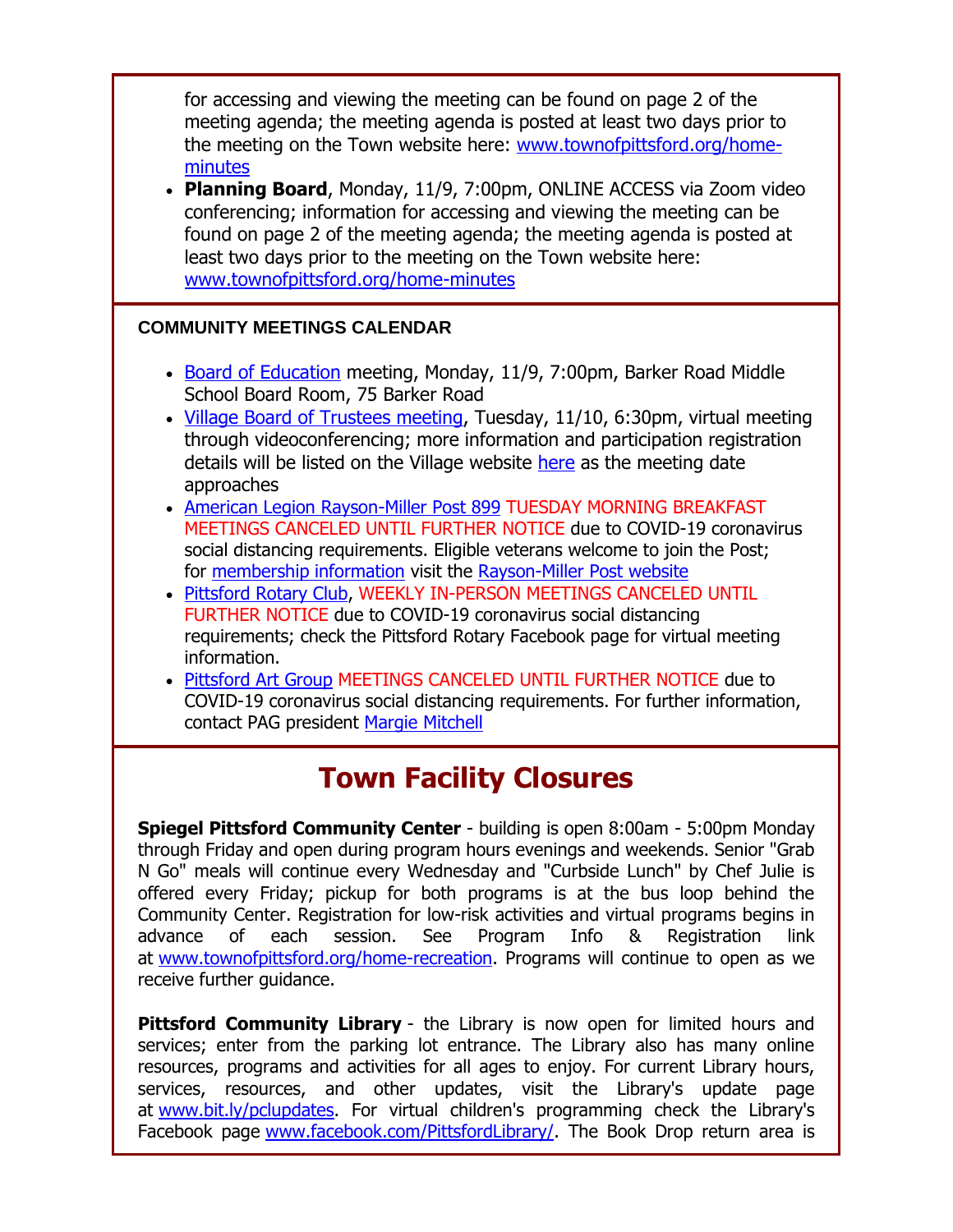open; please only deposit returned books; for information on book sale donations visit [www.pittsfordlibraryfriends.com.](http://r20.rs6.net/tn.jsp?f=001o_Pfrmcc3DSs6QvqnFjBgGeaKDMDJyk3ZfDWH7FdJr0OD-jzpYacrzcQuF31GwOkeVTEqouoTGDumcyMW0zjGm1eSuaC60yhkat03_dIsuSfxXU4OgMFVOrCU3ADuC3SAg9BXx2YfiJiTkxTG9VOcM6ltEZ_AF0kC339SBxxxv0=&c=FLB-eKYhb7ptU4ft_ab4a78IasUpSzJh19QTEUbHNezijnmoVM9xJg==&ch=bjr1thG7nENb2J5tlApWF6JI4qFDFGhJg1ebk3TBFmRgrIP2lbZE1w==) Regular due dates for all materials have resumed; check your receipt or your Library account for exact due dates. Low contact pickup of Library materials is available for Monroe County Library System cardholders.

**Town Hall** is open to residents by appointment only; in-person meetings will be limited and allowed only when absolutely necessary. Calls should be made to the department related to the inquiry. Town Hall remains staffed to handle business online and by mail, phone, email and the "drop slot" to the right of the front door of Town Hall.

**Town Clerk:** All services of the Town Clerk are available online, by mail, phone and email. If necessary, an appointment can be arranged. Contact at 248-6214 or [ldillon@townofpittsford.org,](mailto:ldillon@townofpittsford.org) mail materials to Pittsford Town Clerk's Office, 11 South Main Street, Pittsford NY 14534. Services info at [www.townofpittsford.org/home-clerk.](http://r20.rs6.net/tn.jsp?f=001o_Pfrmcc3DSs6QvqnFjBgGeaKDMDJyk3ZfDWH7FdJr0OD-jzpYacr6Y_0ECMcqMnxWTjadJEUUST-ErKmg0YF0xyQoO7bfk1aHMOVB1f1xaUa3a72oWE70pRPDqbqY8BUZh3s0x8nPsF6IqymrJ1xD13V4-HNplFchdbkaLT9uQ=&c=FLB-eKYhb7ptU4ft_ab4a78IasUpSzJh19QTEUbHNezijnmoVM9xJg==&ch=bjr1thG7nENb2J5tlApWF6JI4qFDFGhJg1ebk3TBFmRgrIP2lbZE1w==)

**Town Court:** Pittsford Town Court sessions are being scheduled on a limited basis. Town Court staff are available via phone and email Monday - Friday from 9:00am 5:00pm; call (585) 248-6238 or email at [pdromgoole@townofpittsford.org.](mailto:pdromgoole@townofpittsford.org) Visitors must follow appropriate health safety and social distancing requirements for Court appearances and Court Office visits.

**All Town Playgrounds:** residents may use Town playgrounds at their own risk, as it is not possible for the Town to keep equipment appropriately sanitized after every use. Those using Town playgrounds are expected to observe COVID-19 social distancing and hygiene protocols.

**All Town Parks:** all Town parks are open; all courts are open, all athletic fields are open to groups of 25 individuals or less, and all trails and walkways are accessible. Those using Town parks are expected to observe COVID-19 social distancing and hygiene protocols.

**Thornell Farm Park:** the park is open and per State requirements, all grass and turf sports fields are open to group activities of 25 individuals or less; the tennis courts, trails, walkways and the playground are open to residents. COVID-19 social distancing and hygiene protocols are required.

**King's Bend Park Lodges:** the lodges are open for reservations; per State and Federal governments all COVID-19 safety guidelines must be followed while at the lodges. Lodge capacities will adhere to New York State COVID-19 guidelines. Please note COVID-19 social distancing and hygiene protocols are required.

**The Mile Post School:** the building is closed to the public until further notice, as the site is being used as a Public Works crew operation center.

**Building Department:** As of May 15, 2020 the Governor has begun the phased reopening of New York State. The Town of Pittsford and the surrounding Finger Lakes region have met the criteria set by the Governor to reopen. Construction is included in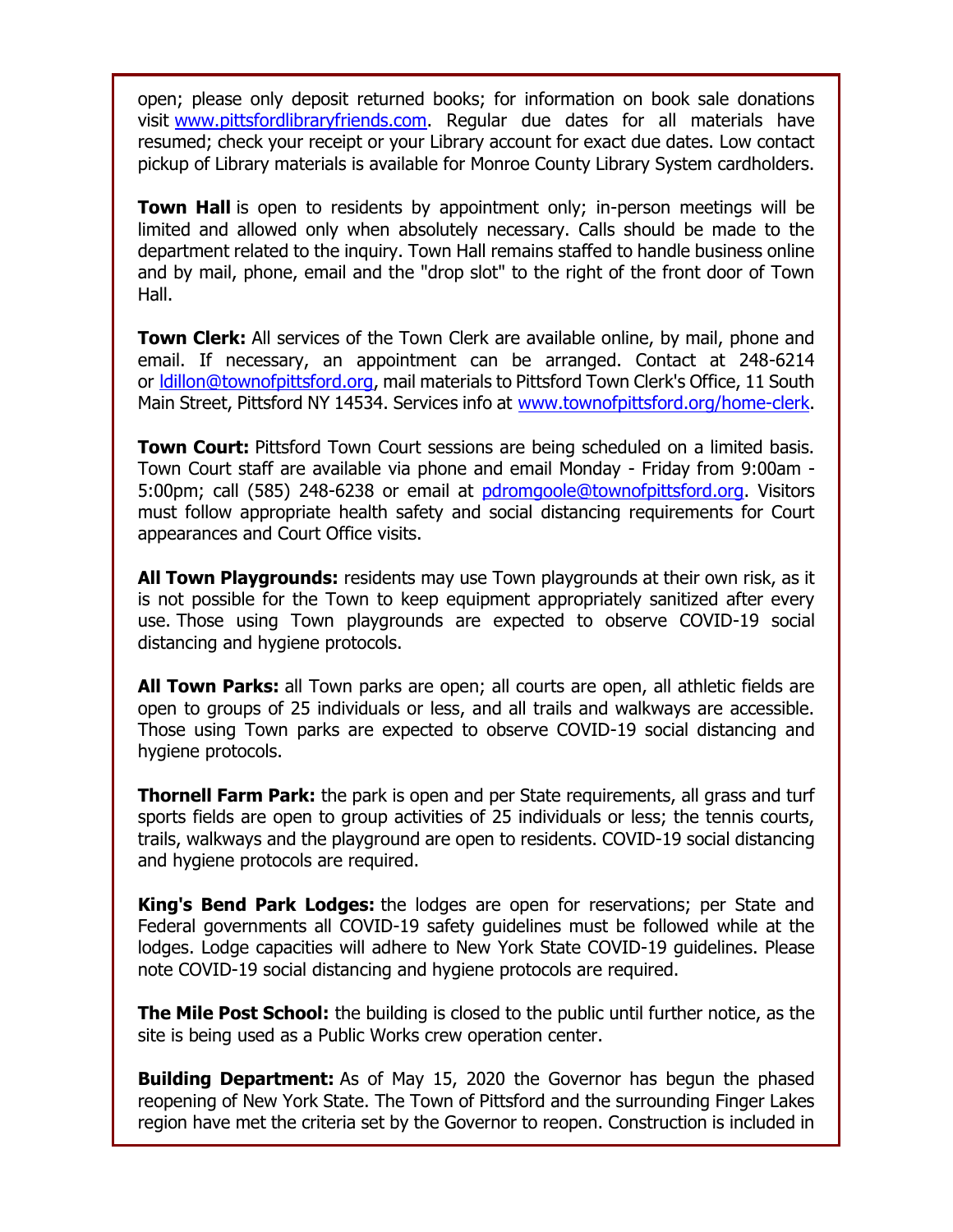Phase 1 of the reopening plan. As construction moves forward, all COVID-19 safety guidelines set by the State and Federal governments must be followed while on the job site. To protect the community and limit the spread of COVID-19, the Town of Pittsford has altered accordingly its inspection and permitting procedures. See the Town of Pittsford COVID-19 Building Inspection Procedures for details; additional information can be found here: New York State Construction Guidelines. For more information contact Town of Pittsford Building Inspector Mark Lenzi at [mlenzi@townofpittsford.org](mailto:mlenzi@townofpittsford.org?subject=COVID-19%20Construciton%20Information) or call the Town Building Department at 585-248-6265.

**Town Public Works** - Highway, Sewer and Parks Departments: All operations continue. Crews in these departments are following hygiene and social distancing protocols in light of the COVID-19 threat.

#### **Monroe County Services at Town facilities:**

The County has suspended until further notice Passport Services at Town Hall and Mobile DMV service at Pittsford Town Court. Per the NYS Department of Motor Vehicles, all driver licenses, learner permits, non-driver identification cards, vehicle registrations and vehicle inspections scheduled to expire on or after March 1, 2020 are extended until further notice and all temporary registration documents are valid until further notice. This extension does NOT apply to insurance coverage - motor vehicle liability insurance coverage must be maintained at all times during the extension period. Find updated information for Monroe County DMV here [https://www2.monroecounty.gov/clerk-COVID-19.](http://r20.rs6.net/tn.jsp?f=001o_Pfrmcc3DSs6QvqnFjBgGeaKDMDJyk3ZfDWH7FdJr0OD-jzpYacr48Fd8FlfVkRfPxG7Ie4307jpNuho5AzkyM1Zu7z2yz4SHFzHqX-N5k02Wbt6B_ijkHr-pTdKn8go_sYF-JWC8RVDB0snK4ivkEenweORYi3bs_C0bvG9Bs=&c=FLB-eKYhb7ptU4ft_ab4a78IasUpSzJh19QTEUbHNezijnmoVM9xJg==&ch=bjr1thG7nENb2J5tlApWF6JI4qFDFGhJg1ebk3TBFmRgrIP2lbZE1w==)

Further information and updates can be found at [www.townofpittsford.org/covid-](http://r20.rs6.net/tn.jsp?f=001o_Pfrmcc3DSs6QvqnFjBgGeaKDMDJyk3ZfDWH7FdJr0OD-jzpYacr5T59sfbcSOBD9D2uLQwbT80nsoWwIK0As5sFC4PCCaWekW2C7MgeJbNuLzyzYAwsQ1DY8Uo9HhnQmodQiJaq3_btvCesRRTqDVXYCDekxcFKF64zySZp9w=&c=FLB-eKYhb7ptU4ft_ab4a78IasUpSzJh19QTEUbHNezijnmoVM9xJg==&ch=bjr1thG7nENb2J5tlApWF6JI4qFDFGhJg1ebk3TBFmRgrIP2lbZE1w==)[19info.](http://r20.rs6.net/tn.jsp?f=001o_Pfrmcc3DSs6QvqnFjBgGeaKDMDJyk3ZfDWH7FdJr0OD-jzpYacr5T59sfbcSOBD9D2uLQwbT80nsoWwIK0As5sFC4PCCaWekW2C7MgeJbNuLzyzYAwsQ1DY8Uo9HhnQmodQiJaq3_btvCesRRTqDVXYCDekxcFKF64zySZp9w=&c=FLB-eKYhb7ptU4ft_ab4a78IasUpSzJh19QTEUbHNezijnmoVM9xJg==&ch=bjr1thG7nENb2J5tlApWF6JI4qFDFGhJg1ebk3TBFmRgrIP2lbZE1w==)

## **COVID-19 Coronavirus Information Links**

Further Town of Pittsford COVID-19 coronavirus information and updates can be found at [www.townofpittsford.org/covid-19info.](http://r20.rs6.net/tn.jsp?f=001o_Pfrmcc3DSs6QvqnFjBgGeaKDMDJyk3ZfDWH7FdJr0OD-jzpYacr5T59sfbcSOBD9D2uLQwbT80nsoWwIK0As5sFC4PCCaWekW2C7MgeJbNuLzyzYAwsQ1DY8Uo9HhnQmodQiJaq3_btvCesRRTqDVXYCDekxcFKF64zySZp9w=&c=FLB-eKYhb7ptU4ft_ab4a78IasUpSzJh19QTEUbHNezijnmoVM9xJg==&ch=bjr1thG7nENb2J5tlApWF6JI4qFDFGhJg1ebk3TBFmRgrIP2lbZE1w==)

[Pittsford Central School District COVID-19 Coronavirus Updates](http://r20.rs6.net/tn.jsp?f=001o_Pfrmcc3DSs6QvqnFjBgGeaKDMDJyk3ZfDWH7FdJr0OD-jzpYacr3JPlohgRub7TMK6tQM7o1b3crwMugfM7A77mHTb1voG12se8XJHlaBXgPjpecWRf_SdD-nhmipCEQygCLYZttDNmtMGD0QAoofrn9CHVMdo6hZ6jzRyB0cc_vIvKcdqWQ==&c=FLB-eKYhb7ptU4ft_ab4a78IasUpSzJh19QTEUbHNezijnmoVM9xJg==&ch=bjr1thG7nENb2J5tlApWF6JI4qFDFGhJg1ebk3TBFmRgrIP2lbZE1w==)

You can find information on COVID-19 coronavirus at the County Health Department's website: [https://www2.monroecounty.gov/health-index.php.](http://r20.rs6.net/tn.jsp?f=001o_Pfrmcc3DSs6QvqnFjBgGeaKDMDJyk3ZfDWH7FdJr0OD-jzpYacr8LbQbYfwiBA337UUstOMm8JKj04qo1zttZxdRXiPtT2woMOhMi-Aia1OBt4hNDR-6cBYOEsAKJtWPB7XkMIKjNSf5Ixqufd6BJoi0qszjUI_AZLM41BQyc3yHFId9A0IQ==&c=FLB-eKYhb7ptU4ft_ab4a78IasUpSzJh19QTEUbHNezijnmoVM9xJg==&ch=bjr1thG7nENb2J5tlApWF6JI4qFDFGhJg1ebk3TBFmRgrIP2lbZE1w==)

Additional information about business closure requirements throughout Monroe County can be found on the County's Website: [www.monroecounty.gov](http://r20.rs6.net/tn.jsp?f=001o_Pfrmcc3DSs6QvqnFjBgGeaKDMDJyk3ZfDWH7FdJr0OD-jzpYacry_gVNU3MFJP1nVubvsp8CZmxzQEQS43IWcoJ6lUBvoPF9xWShVunj30fu-h1x2b8FMdpNX_9tUMJ1YXHKd5aMlhL5gBK8wdrA==&c=FLB-eKYhb7ptU4ft_ab4a78IasUpSzJh19QTEUbHNezijnmoVM9xJg==&ch=bjr1thG7nENb2J5tlApWF6JI4qFDFGhJg1ebk3TBFmRgrIP2lbZE1w==)

The CDC also has information on its website at [https://www.cdc.gov/coronavirus/2019-ncov/about/share-facts-stop-fear.html.](http://r20.rs6.net/tn.jsp?f=001o_Pfrmcc3DSs6QvqnFjBgGeaKDMDJyk3ZfDWH7FdJr0OD-jzpYacr8LbQbYfwiBABwP49sQ9j0TAXsqyQzsn_OnRQ1x3TjQQAF3tkDL2ShzlGUYYEnlysLi-38HxnRs77orXfFKchgbpHiBurvk0pQoRhxZM7EwbOks4shnED7UpCdwm77fZxzvWD00Z5tcsynLzBo_NibbasS1lxpFZ8pGj5RF-Y8pa&c=FLB-eKYhb7ptU4ft_ab4a78IasUpSzJh19QTEUbHNezijnmoVM9xJg==&ch=bjr1thG7nENb2J5tlApWF6JI4qFDFGhJg1ebk3TBFmRgrIP2lbZE1w==)

In addition, the CDC has information relevant to anyone planning to travel outside of the United States: [https://www.cdc.gov/coronavirus/2019](http://r20.rs6.net/tn.jsp?f=001o_Pfrmcc3DSs6QvqnFjBgGeaKDMDJyk3ZfDWH7FdJr0OD-jzpYacr8LbQbYfwiBAzTKmJCwiS_8iw3mrKBmFVmw7uWZDSipDzYDbz5Hhu1lry2C2IAY4FvVkD_rLg10izKHnzIiqIJ-4LIP2QJno3Dj7mwOXr9lfDLM9_bzUEVWWRmHGtaelxCHRick92JxNGbOyTEmFYvFE8TnLww3q-7CXbhCkVyFQ74o67PTyZBx8m2fTSEbTHF5HErd3FEbr&c=FLB-eKYhb7ptU4ft_ab4a78IasUpSzJh19QTEUbHNezijnmoVM9xJg==&ch=bjr1thG7nENb2J5tlApWF6JI4qFDFGhJg1ebk3TBFmRgrIP2lbZE1w==) [ncov/travelers/index.html?deliveryName=USCDC\\_2067-DM20785.](http://r20.rs6.net/tn.jsp?f=001o_Pfrmcc3DSs6QvqnFjBgGeaKDMDJyk3ZfDWH7FdJr0OD-jzpYacr8LbQbYfwiBAzTKmJCwiS_8iw3mrKBmFVmw7uWZDSipDzYDbz5Hhu1lry2C2IAY4FvVkD_rLg10izKHnzIiqIJ-4LIP2QJno3Dj7mwOXr9lfDLM9_bzUEVWWRmHGtaelxCHRick92JxNGbOyTEmFYvFE8TnLww3q-7CXbhCkVyFQ74o67PTyZBx8m2fTSEbTHF5HErd3FEbr&c=FLB-eKYhb7ptU4ft_ab4a78IasUpSzJh19QTEUbHNezijnmoVM9xJg==&ch=bjr1thG7nENb2J5tlApWF6JI4qFDFGhJg1ebk3TBFmRgrIP2lbZE1w==)